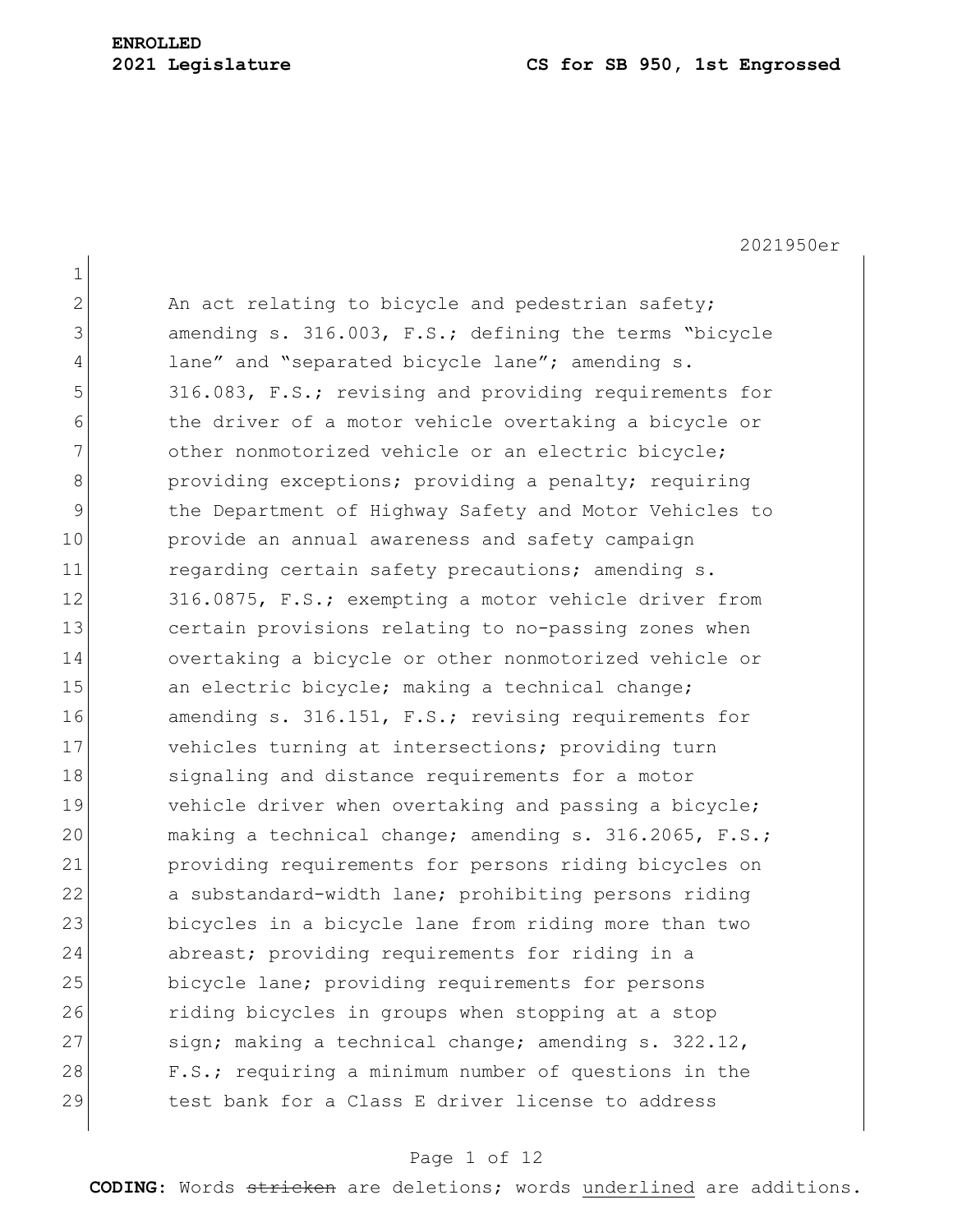|    | 2021950er                                                         |
|----|-------------------------------------------------------------------|
| 30 | bicycle and pedestrian safety; amending ss. 212.05,               |
| 31 | 316.306, and 655.960, F.S.; conforming cross-                     |
| 32 | references; providing an effective date.                          |
| 33 |                                                                   |
| 34 | Be It Enacted by the Legislature of the State of Florida:         |
| 35 |                                                                   |
| 36 | Section 1. Present subsections (5) through (76) and (77)          |
| 37 | through (105) of section 316.003, Florida Statutes, are           |
| 38 | redesignated as subsections (6) through (77) and (79) through     |
| 39 | $(107)$ , respectively, new subsections (5) and (78) are added to |
| 40 | that section, and present subsection (62) of that section is      |
| 41 | amended, to read:                                                 |
| 42 | 316.003 Definitions. The following words and phrases, when        |
| 43 | used in this chapter, shall have the meanings respectively        |
| 44 | ascribed to them in this section, except where the context        |
| 45 | otherwise requires:                                               |
| 46 | (5) BICYCLE LANE. - Any portion of a roadway or highway which     |
| 47 | is designated by pavement markings and signs for preferential or  |
| 48 | exclusive use by bicycles.                                        |
| 49 | $(63)$ $(62)$ PRIVATE ROAD OR DRIVEWAY.-Except as otherwise       |
| 50 | provided in paragraph (86) (b) (84) (b), any privately owned way  |
| 51 | or place used for vehicular travel by the owner and those having  |
| 52 | express or implied permission from the owner, but not by other    |
| 53 | persons.                                                          |
| 54 | (78) SEPARATED BICYCLE LANE. - A bicycle lane that is             |
| 55 | separated from motor vehicle traffic by a physical barrier.       |
| 56 | Section 2. Section 316.083, Florida Statutes, is amended to       |
| 57 | read:                                                             |
| 58 | 316.083 Overtaking and passing a vehicle, a bicycle or            |

# Page 2 of 12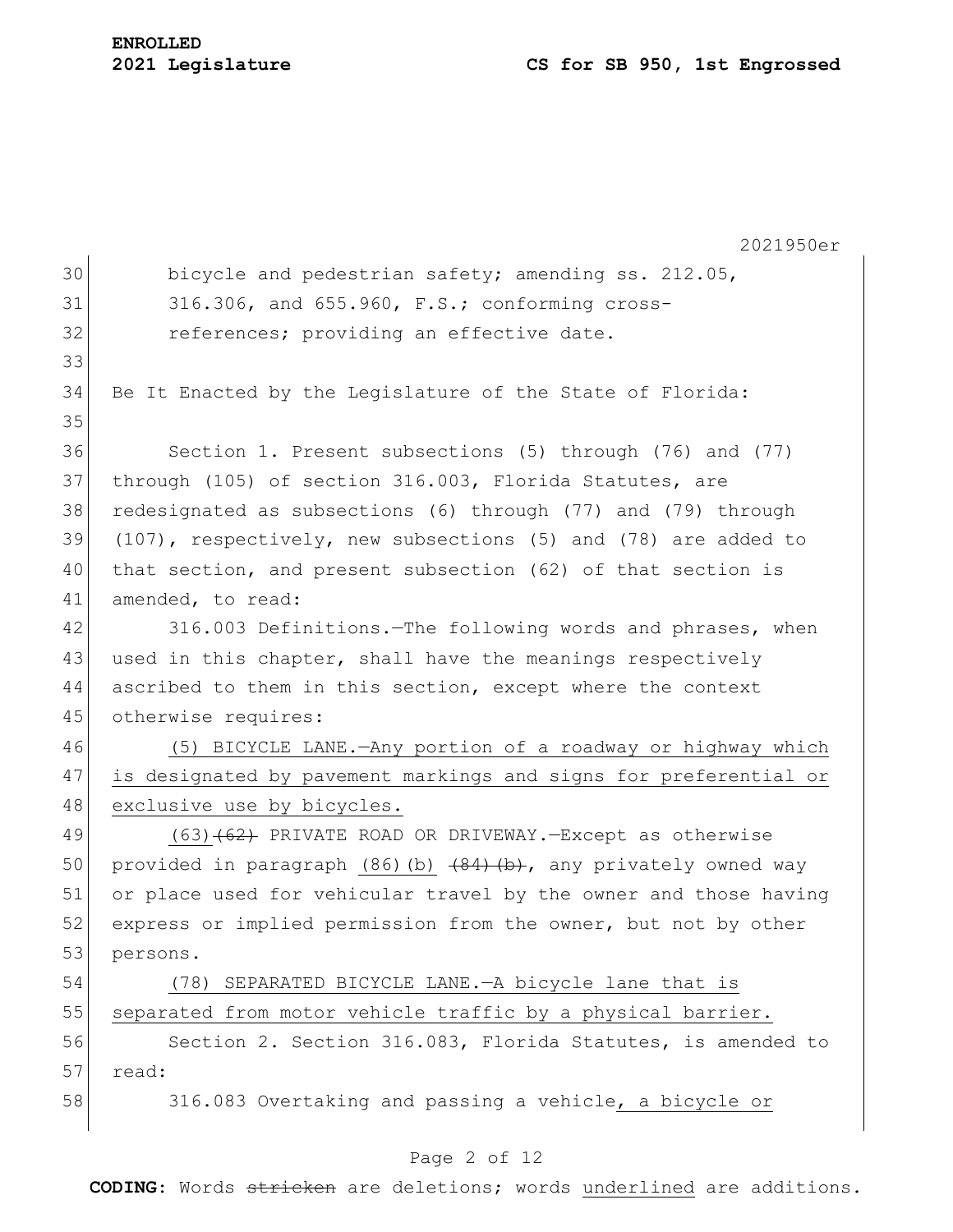59 other nonmotorized vehicle, or an electric bicycle.—The 60 following rules shall govern the overtaking and passing of 61 vehicles, bicycles and other nonmotorized vehicles, and electric 62 bicycles, proceeding in the same direction, subject to those 63 limitations, exceptions, and special rules hereinafter stated:

64 (1) The driver of a vehicle overtaking another vehicle 65 proceeding in the same direction must  $shath$  give an appropriate 66 signal as provided for in s. 316.156, must shall pass to the 67 left thereof at a safe distance, and must  $shall$  not again drive 68 to the right side of the roadway until safely clear of the 69 overtaken vehicle.

70 (2) The driver of a vehicle overtaking a bicycle or other 71 nonmotorized vehicle or an electric bicycle occupying the same 72 travel lane must pass the bicycle or other nonmotorized vehicle 73 or electric bicycle at a safe distance of not less than 3 feet 74 or, if such movement cannot be safely accomplished, must remain 75 at a safe distance behind the bicycle or other nonmotorized 76 vehicle or electric bicycle until the driver can safely pass at 77 a distance of not less than 3 feet and must safely clear the 78 overtaken bicycle or other nonmotorized vehicle or electric 79 bicycle.

80 (3) The driver of a vehicle overtaking a bicycle or other 81 nonmotorized vehicle, or an electric bicycle, occupying a 82 bicycle lane must pass the bicycle, other nonmotorized vehicle, 83 or electric bicycle at a safe distance of not less than 3 feet 84 between the vehicle and the bicycle, other nonmotorized vehicle, 85 or electric bicycle.

86 (4) Subsections (2) and (3) do not apply when a bicycle or 87 other nonmotorized vehicle, or an electric bicycle, occupies a

#### Page 3 of 12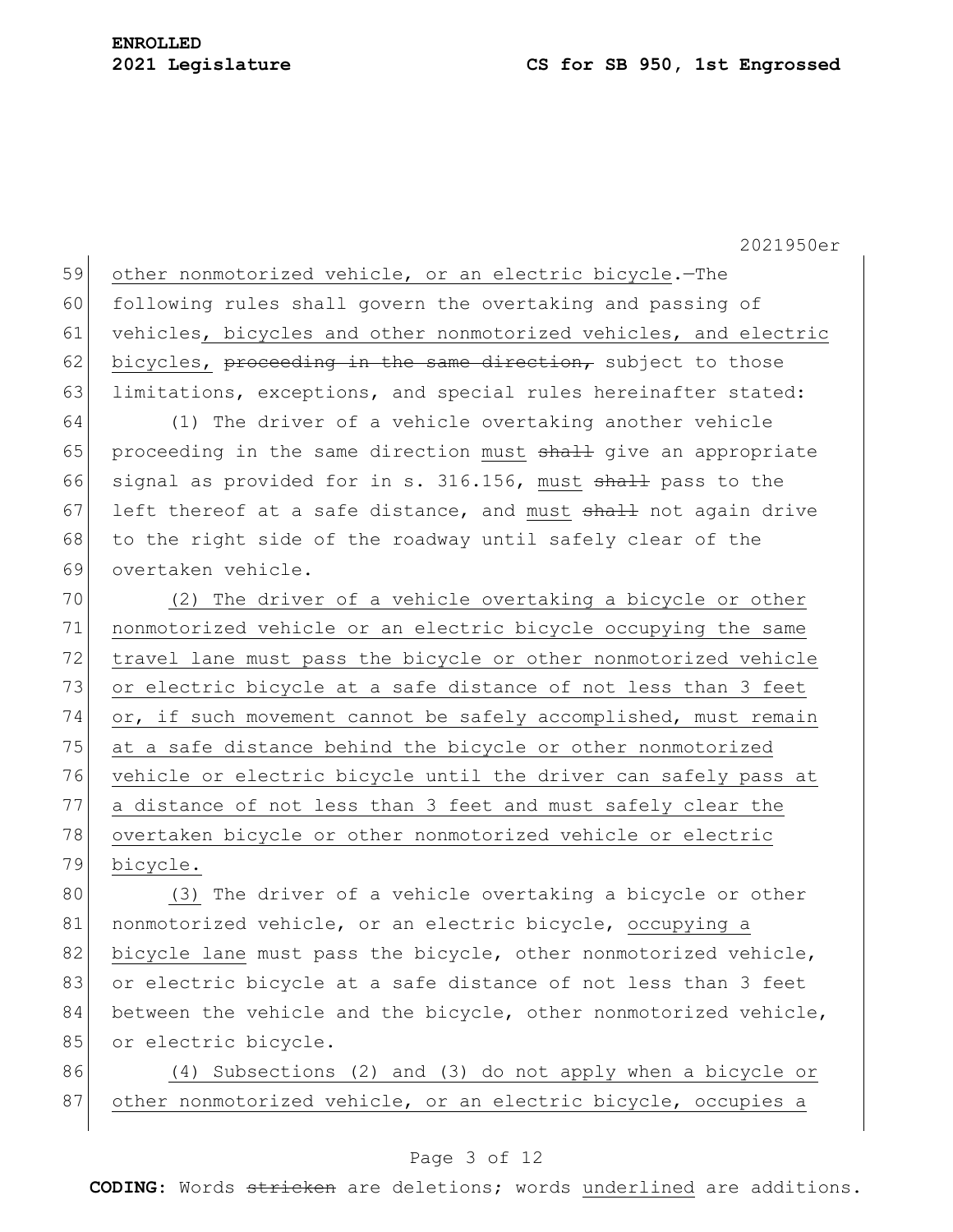| 88  | separated bicycle lane.                                                 |
|-----|-------------------------------------------------------------------------|
| 89  | $(5)$ $(2)$ Except when overtaking and passing on the right is          |
| 90  | permitted, the driver of an overtaken vehicle must shall give           |
| 91  | way to the right in favor of the overtaking vehicle, on audible         |
| 92  | signal or upon the visible blinking of the headlamps of the             |
| 93  | overtaking vehicle if such overtaking is being attempted at             |
| 94  | nighttime, and must shall not increase the speed of his or her          |
| 95  | vehicle until completely passed by the overtaking vehicle.              |
| 96  | $(6)$ $(3)$ A person who violates violation of this section             |
| 97  | commits is a noncriminal traffic infraction, punishable as a            |
| 98  | moving violation as provided in chapter 318.                            |
| 99  | (7) The department must provide an annual awareness and                 |
| 100 | safety campaign informing the public about the safety                   |
| 101 | precautions to be taken when overtaking a bicycle or other              |
| 102 | nonmotorized vehicle or an electric bicycle.                            |
| 103 | Section 3. Section 316.0875, Florida Statutes, is amended               |
| 104 | to read:                                                                |
| 105 | 316.0875 No-passing zones.-                                             |
| 106 | (1) The Department of Transportation and local authorities              |
| 107 | may are authorized to determine those portions of any highway           |
| 108 | under their respective jurisdictions jurisdiction where                 |
| 109 | overtaking and passing or driving to the left of the roadway            |
| 110 | would be especially hazardous and may, by appropriate signs or          |
| 111 | markings on the roadway, indicate the beginning and end of such         |
| 112 | zones., and When such signs or markings are in place and clearly        |
| 113 | visible to an ordinarily observant person, a every driver of a          |
| 114 | vehicle must shall obey the directions thereof.                         |
| 115 | (2) Where signs or markings are in place to define a no-                |
| 116 | passing zone as set forth in subsection (1), a <del>no</del> driver may |

## Page 4 of 12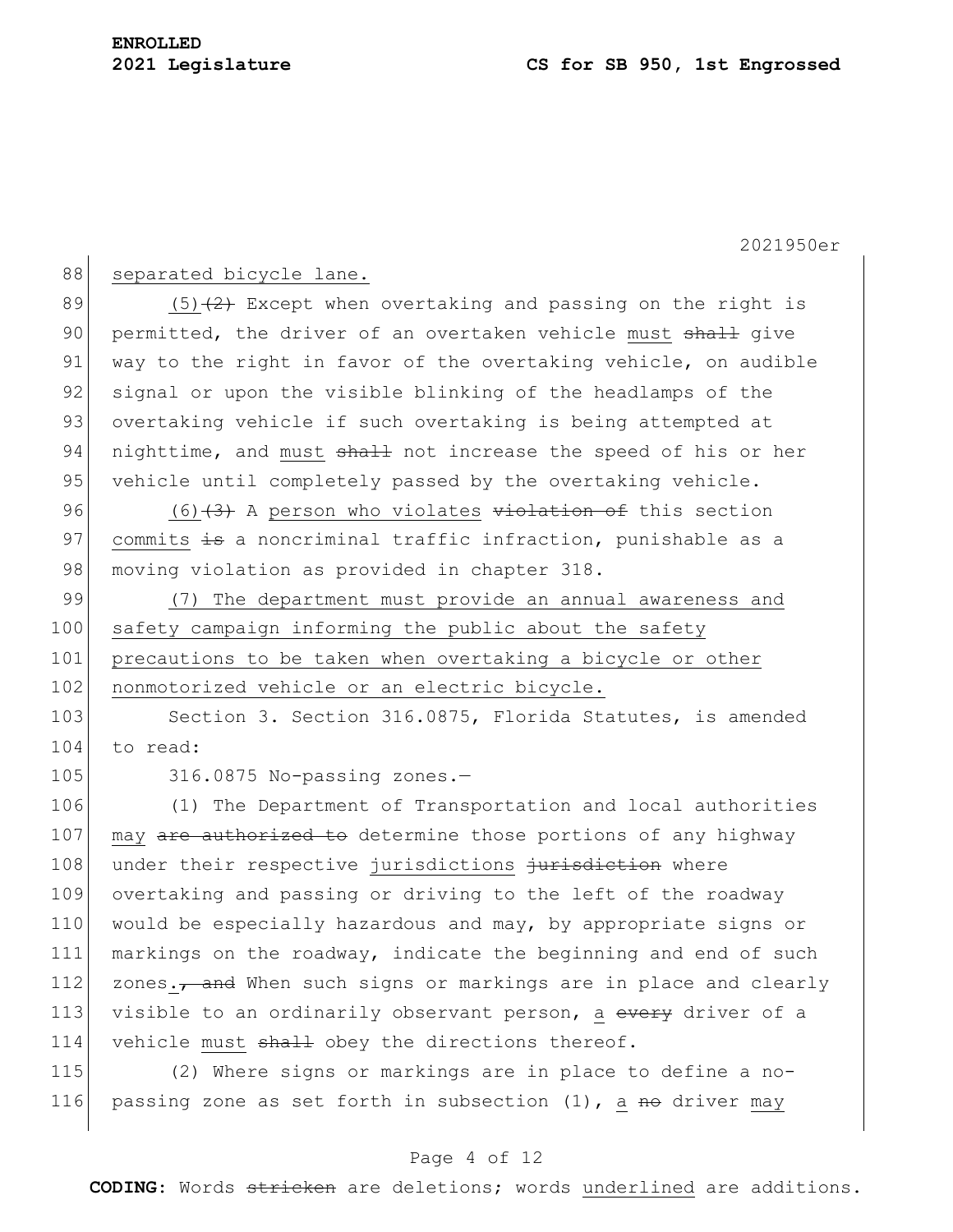|     | 2021950er                                                        |
|-----|------------------------------------------------------------------|
| 117 | not, shall at any time, drive on the left side of the roadway    |
| 118 | within with such no-passing zone or on the left side of any      |
| 119 | pavement striping designed to mark such no-passing zone          |
| 120 | throughout its length.                                           |
| 121 | (3) This section does not apply to a driver who safely and       |
| 122 | briefly drives to the left of the center of the roadway only to  |
| 123 | the extent necessary to:                                         |
| 124 | (a) Avoid when an obstruction;                                   |
| 125 | (b) Turn exists making it necessary to drive to the left of      |
| 126 | the center of the highway, nor to the driver of a vehicle        |
| 127 | turning left into or from an alley, a private road, or a         |
| 128 | driveway; or                                                     |
| 129 | (c) Overtake and pass a bicycle or other nonmotorized            |
| 130 | vehicle or an electric bicycle pursuant to s. 316.083(2) or (3). |
| 131 | (4) A person who violates violation of this section commits      |
| 132 | is a noncriminal traffic infraction, punishable as a moving      |
| 133 | violation as provided in chapter 318.                            |
| 134 | Section 4. Section 316.151, Florida Statutes, is amended to      |
| 135 | read:                                                            |
| 136 | 316.151 Required position and method of turning at               |
| 137 | intersections.-                                                  |
| 138 | (1) (a) Right turn. The driver of a vehicle intending to         |
| 139 | turn right at an intersection onto a highway, public or private  |
| 140 | roadway, or driveway must shall do so as follows:                |
| 141 | 1. (a) Make Right turn. both the approach for a right turn       |
| 142 | and a right turn shall be made as close as practicable to the    |
| 143 | right-hand curb or edge of the roadway.                          |
| 144 | 2. When overtaking and passing a bicycle proceeding in the       |
| 145 | same direction, give an appropriate signal as provided for in s. |
|     |                                                                  |

# Page 5 of 12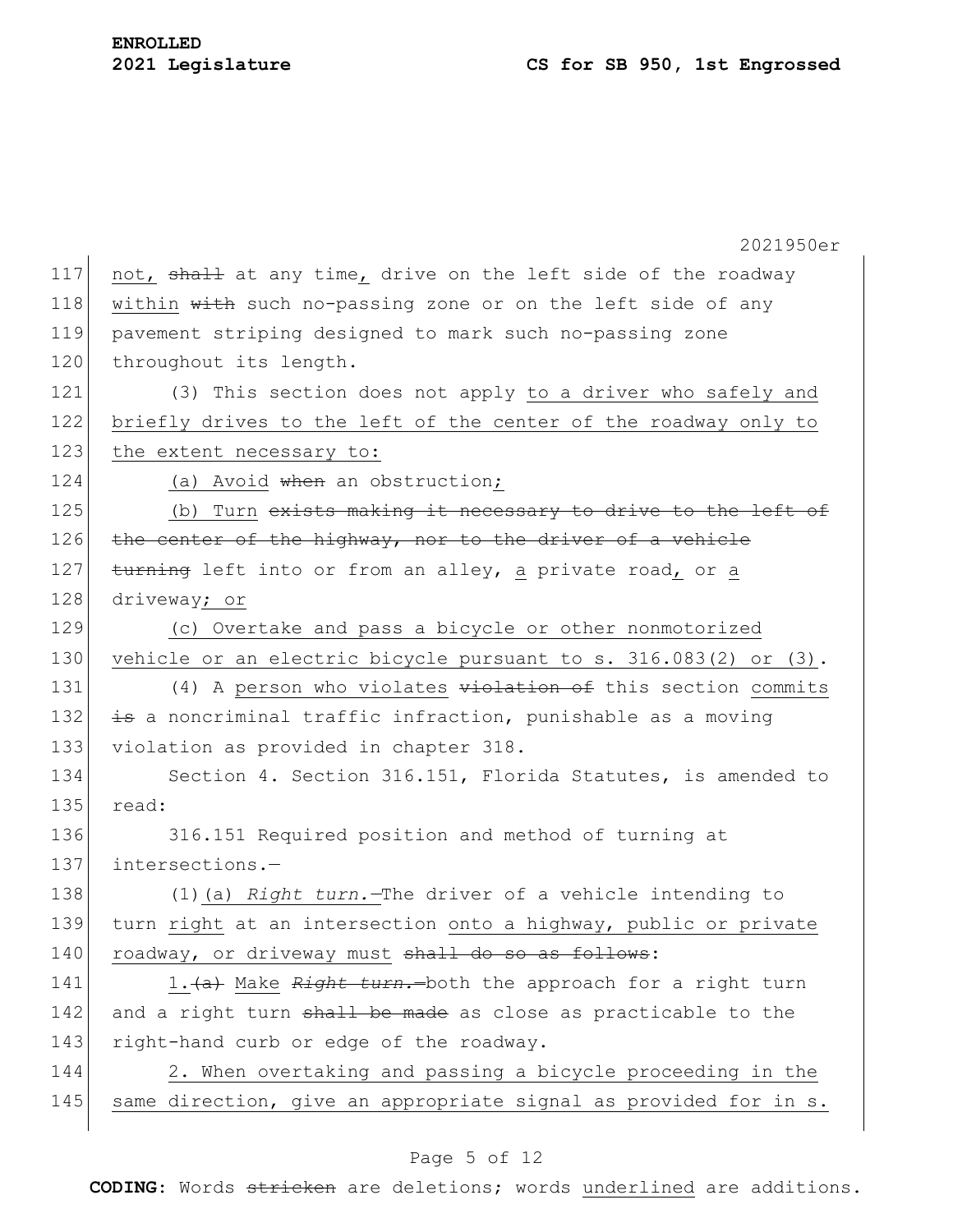| 146 316.156 and make the right turn only if the bicycle is at least |
|---------------------------------------------------------------------|
| 147 20 feet from the intersection, and is of such a distance that   |
| 148 the driver of a vehicle may safely turn.                        |

149 (b) *Left turn.*—

150 1. The driver of a vehicle intending to turn left at an  $\frac{a_n}{b_n}$ 151 intersection onto a highway, public or private roadway, or 152 driveway must shall approach the intersection in the extreme 153 left-hand lane lawfully available to traffic moving in the 154 direction of travel of such vehicle<sub> $\tau$ </sub> and must make, after 155 entering the intersection, the left turn shall be made so as to 156 leave the intersection in a lane lawfully available to traffic 157 moving in such direction upon the roadway being entered.

158 2. A person riding a bicycle and intending to turn left in 159 accordance with this section is entitled to the full use of the 160 lane from which the turn may legally be made. The person must:

161 a. Whenever practicable, make the left turn shall be made 162 in that portion of the intersection to the left of the center of 163 the intersection; or-

164 (c) *Left turn by bicycle.*—In addition to the method of 165 making a left turn described in paragraph (b), a person riding a 166 bicycle and intending to turn left has the option of following 167 the course described hereafter: The rider shall

168 b. Approach the turn as close as practicable to the right 169 curb or edge of the roadway; after proceeding across the 170 intersecting roadway, make the turn shall be made as close as 171 practicable to the curb or edge of the roadway on the far side 172 of the intersection; and, before proceeding, the bicyclist shall 173 comply with any official traffic control device or police 174 officer regulating traffic on the highway along which the person

#### Page 6 of 12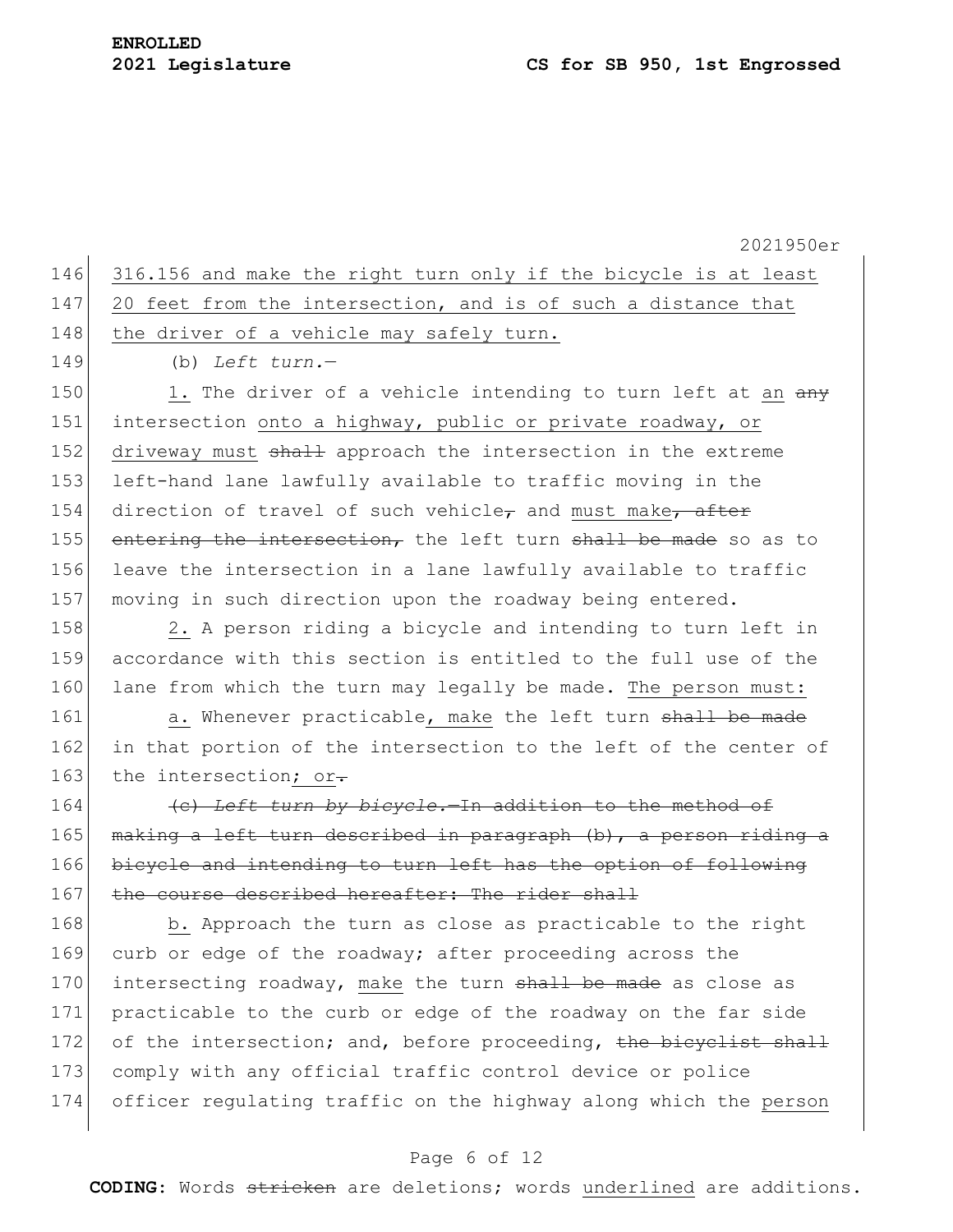175 bicyclist intends to proceed.

176 (2) The state, county, and local authorities in their 177 respective jurisdictions may cause official traffic control 178 devices to be placed within or adjacent to intersections and 179 thereby require and direct that a different course from that 180 specified in this section be traveled by vehicles turning at an 181 intersection. When such devices are so placed, a no driver of a 182 vehicle may not turn a vehicle at an intersection other than as 183 directed and required by such devices.

184  $(3)$  A person who violates  $v$ iolation of this section commits 185  $\frac{1}{18}$  a noncriminal traffic infraction, punishable as a moving 186 violation as provided in chapter 318.

187 Section 5. Subsections (5), (6), and (19) of section 188 316.2065, Florida Statutes, are amended to read:

189 316.2065 Bicycle regulations.-

190  $(5)$  (a) A  $\overline{Any}$  person operating a bicycle upon a roadway at 191 less than the normal speed of traffic at the time and place and 192 under the conditions then existing must shall ride in the 193 bicycle lane marked for bicycle use or, if there is no bicycle 194 lane on the roadway is marked for bicycle use, as close as 195 practicable to the right-hand curb or edge of the roadway except 196 under any of the following situations:

197 1. When overtaking and passing another bicycle or vehicle 198 proceeding in the same direction.

199 2. When preparing for a left turn at an intersection or 200 into a private road or driveway.

201 3. When reasonably necessary to avoid any condition or 202 potential conflict, including, but not limited to, a fixed or 203 moving object, parked or moving vehicle, bicycle, pedestrian,

### Page 7 of 12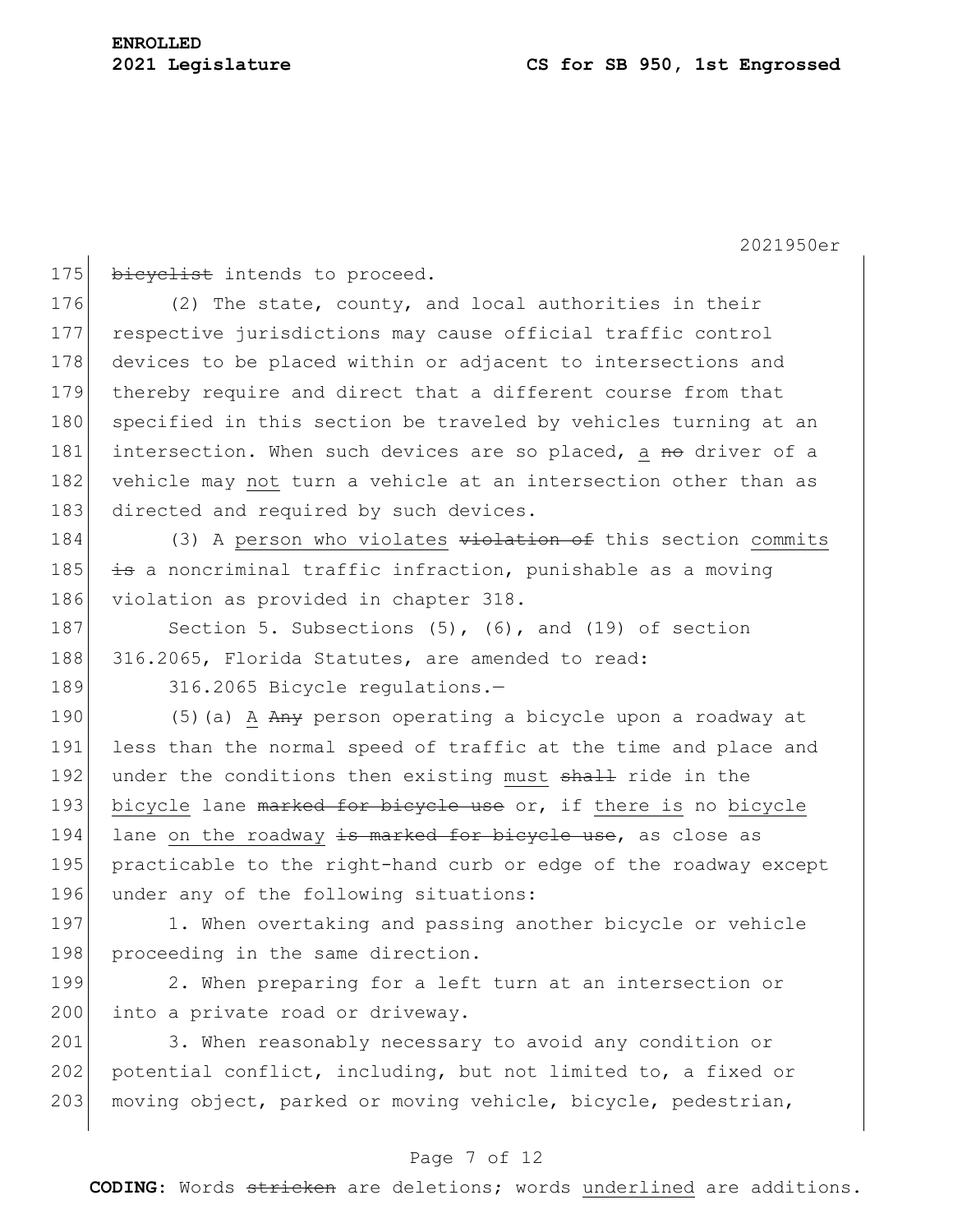204 animal, surface hazard, turn lane, or substandard-width lane, 205 which makes it unsafe to continue along the right-hand curb or 206 edge or within a bicycle lane. For the purposes of this 207 subsection, a "substandard-width lane" is a lane that is too 208 | narrow for a bicycle and another vehicle to travel safely side 209 by side within the lane. 210 (b) A Any person operating a bicycle upon a one-way highway 211 with two or more marked traffic lanes may ride as near the left-212 hand curb or edge of such roadway as practicable. 213 (6)(a) Persons riding bicycles upon a roadway or in a 214 bicycle lane may not ride more than two abreast except on a 215 bicycle path paths or parts of roadways set aside for the 216 exclusive use of bicycles. Persons riding two abreast may not 217 impede traffic when traveling at less than the normal speed of 218 traffic at the time and place and under the conditions then 219 existing and must shall ride within a single lane. Where bicycle 220 lanes exist, persons riding bicycles may ride two abreast if 221 both are able to remain within the bicycle lane. If the bicycle 222 lane is too narrow to allow two persons riding bicycles to ride 223 two abreast, the persons must ride single-file and within the 224 bicycle lane. On roads that contain a substandard-width lane as 225 defined in subparagraph  $(5)$  (a)3., persons riding bicycles may 226 temporarily ride two abreast only to avoid hazards in the 227 roadway or to overtake another person riding a bicycle.

228 (b) When stopping at a stop sign, persons riding bicycles 229 in groups, after coming to a full stop and obeying all traffic 230 laws, may proceed through the stop sign in a group of 10 or 231 fewer at a time. Motor vehicle operators must allow one such 232 group to travel through the intersection before moving forward.

#### Page 8 of 12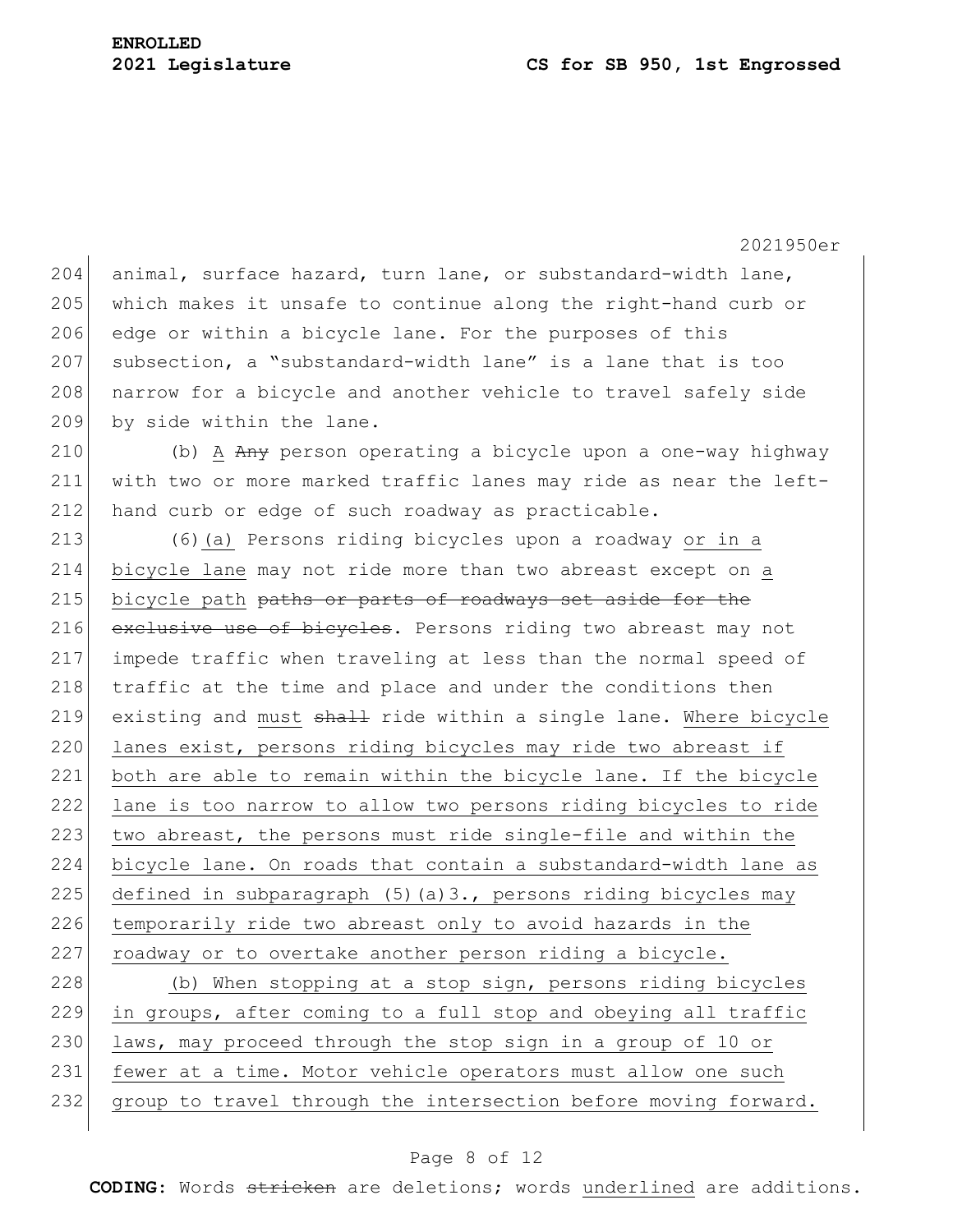#### **2021 Legislature CS for SB 950, 1st Engrossed**

2021950er 233 (19) Except as otherwise provided in this section, a person 234 who violates  $v$ iolation of this section commits is a noncriminal 235 traffic infraction, punishable as a pedestrian violation as 236 provided in chapter 318. A law enforcement officer may issue 237 traffic citations for a violation of subsection (3) or 238 subsection (15) only if the violation occurs on a bicycle path 239 or road, as defined in s. 334.03. However, a law enforcement  $240$  officer may not issue citations to persons on private property, 241 except any part thereof which is open to the use of the public 242 for purposes of vehicular traffic.

243 Section 6. Subsection (3) of section 322.12, Florida 244 Statutes, is amended to read:

245 322.12 Examination of applicants.-

246 (3) For an applicant for a Class E driver license, such 247 examination shall include all of the following:

248 (a) A test of the applicant's eyesight given by the driver 249 license examiner designated by the department or by a licensed 250 ophthalmologist, optometrist, or physician.

251 (b) and A test of the applicant's hearing given by a driver 252 license examiner or a licensed physician.

 $253$  (c) The examination shall also include A test of the 254 applicant's ability to read and understand highway signs 255 regulating, warning, and directing traffic; his or her knowledge 256 of the traffic laws of this state, including laws regulating 257 driving under the influence of alcohol or controlled substances, 258 driving with an unlawful blood-alcohol level, and driving while 259 intoxicated; and his or her knowledge of the effects of alcohol 260 and controlled substances upon persons and the dangers of 261 driving a motor vehicle while under the influence of alcohol or

#### Page 9 of 12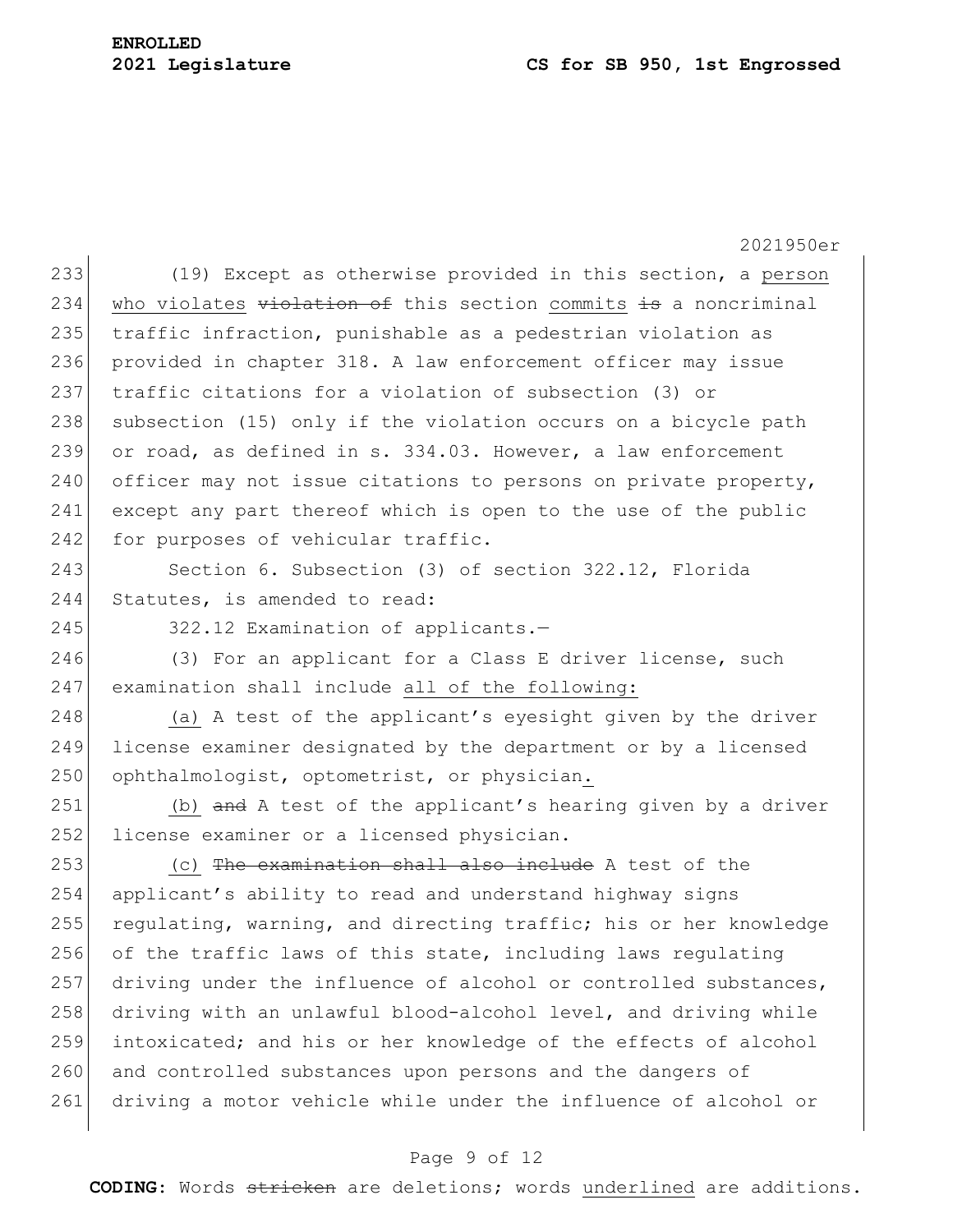262 controlled substances. At least 25 questions within the bank of 263 test questions must address bicycle and pedestrian safety.

264 (d) and shall include An actual demonstration of ability to 265 exercise ordinary and reasonable control in the operation of a 266 motor vehicle.

267 Section 7. Paragraph (c) of subsection (1) of section 268 212.05, Florida Statutes, is amended to read:

269 212.05 Sales, storage, use tax.—It is hereby declared to be 270 the legislative intent that every person is exercising a taxable 271 privilege who engages in the business of selling tangible 272 personal property at retail in this state, including the 273 business of making mail order sales, or who rents or furnishes 274 any of the things or services taxable under this chapter, or who 275 stores for use or consumption in this state any item or article 276 of tangible personal property as defined herein and who leases 277 or rents such property within the state.

278 (1) For the exercise of such privilege, a tax is levied on 279 each taxable transaction or incident, which tax is due and 280 payable as follows:

281 (c) At the rate of 6 percent of the gross proceeds derived 282 from the lease or rental of tangible personal property, as 283 defined herein; however, the following special provisions apply 284 to the lease or rental of motor vehicles:

285 1. When a motor vehicle is leased or rented for a period of 286 less than 12 months:

287 a. If the motor vehicle is rented in Florida, the entire 288 amount of such rental is taxable, even if the vehicle is dropped 289 off in another state.

290 b. If the motor vehicle is rented in another state and

### Page 10 of 12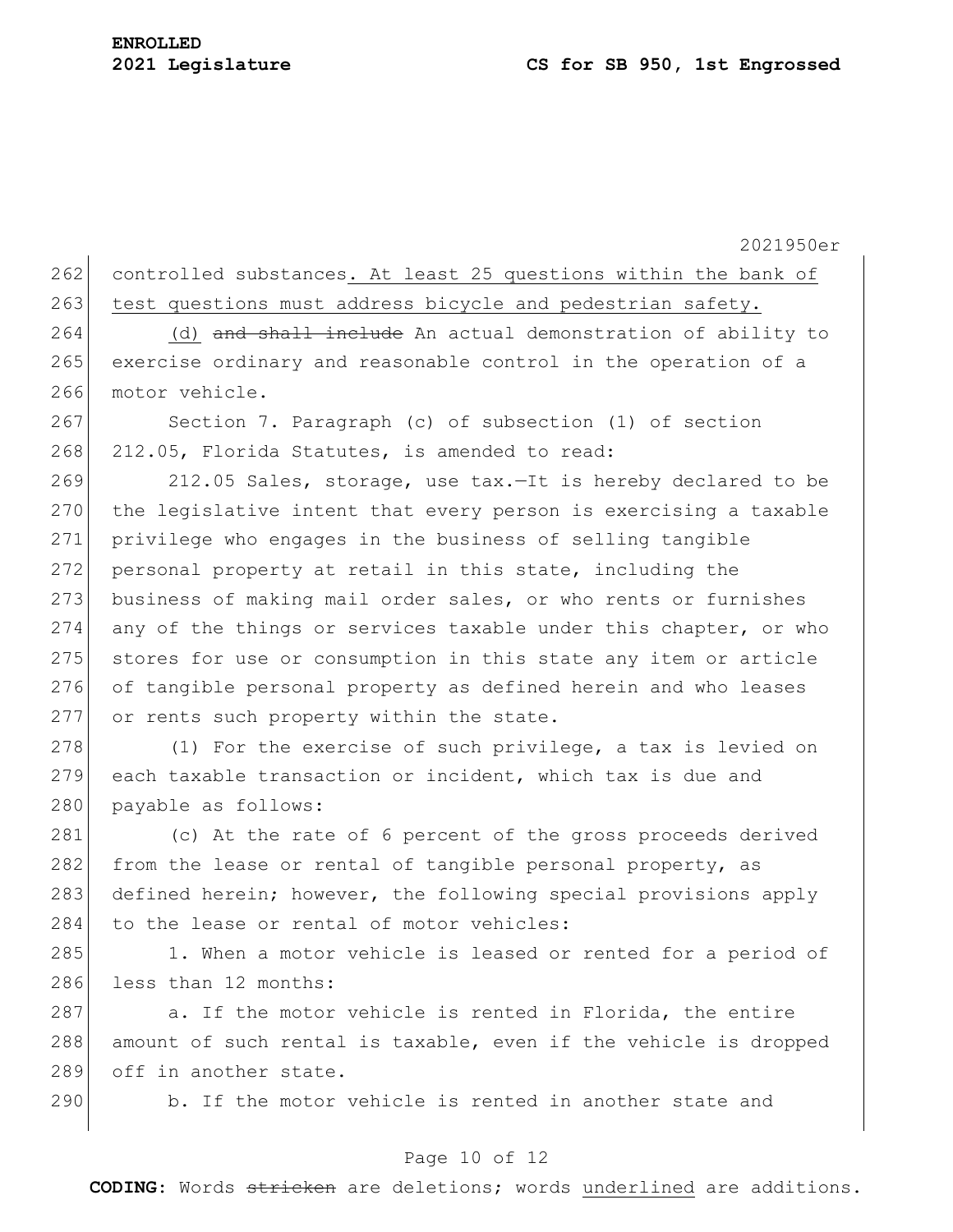291 dropped off in Florida, the rental is exempt from Florida tax. 292 2. Except as provided in subparagraph 3., for the lease or 293 rental of a motor vehicle for a period of not less than 12 294 months, sales tax is due on the lease or rental payments if the 295 vehicle is registered in this state; provided, however, that no 296 tax shall be due if the taxpayer documents use of the motor 297 vehicle outside this state and tax is being paid on the lease or 298 rental payments in another state. 299 3. The tax imposed by this chapter does not apply to the 300 lease or rental of a commercial motor vehicle as defined in s. 301 316.003(14)(a)  $\frac{1}{13}$   $\frac{1}{6}$   $\frac{13}{13}$   $\frac{1}{2}$  to one lessee or rentee for a 302 period of not less than 12 months when tax was paid on the 303 purchase price of such vehicle by the lessor. To the extent tax 304 was paid with respect to the purchase of such vehicle in another 305 state, territory of the United States, or the District of 306 Columbia, the Florida tax payable shall be reduced in accordance 307 with the provisions of s.  $212.06(7)$ . This subparagraph shall 308 only be available when the lease or rental of such property is 309 an established business or part of an established business or

311 Section 8. Paragraph (a) of subsection (3) of section 312 316.306, Florida Statutes, is amended to read:

310 the same is incidental or germane to such business.

313 316.306 School and work zones; prohibition on the use of a 314 wireless communications device in a handheld manner.—

315 (3)(a)1. A person may not operate a motor vehicle while 316 using a wireless communications device in a handheld manner in a 317 designated school crossing, school zone, or work zone area as 318 defined in s. 316.003(107) <del>s. 316.003(105)</del>. This subparagraph 319 shall only be applicable to work zone areas if construction

#### Page 11 of 12